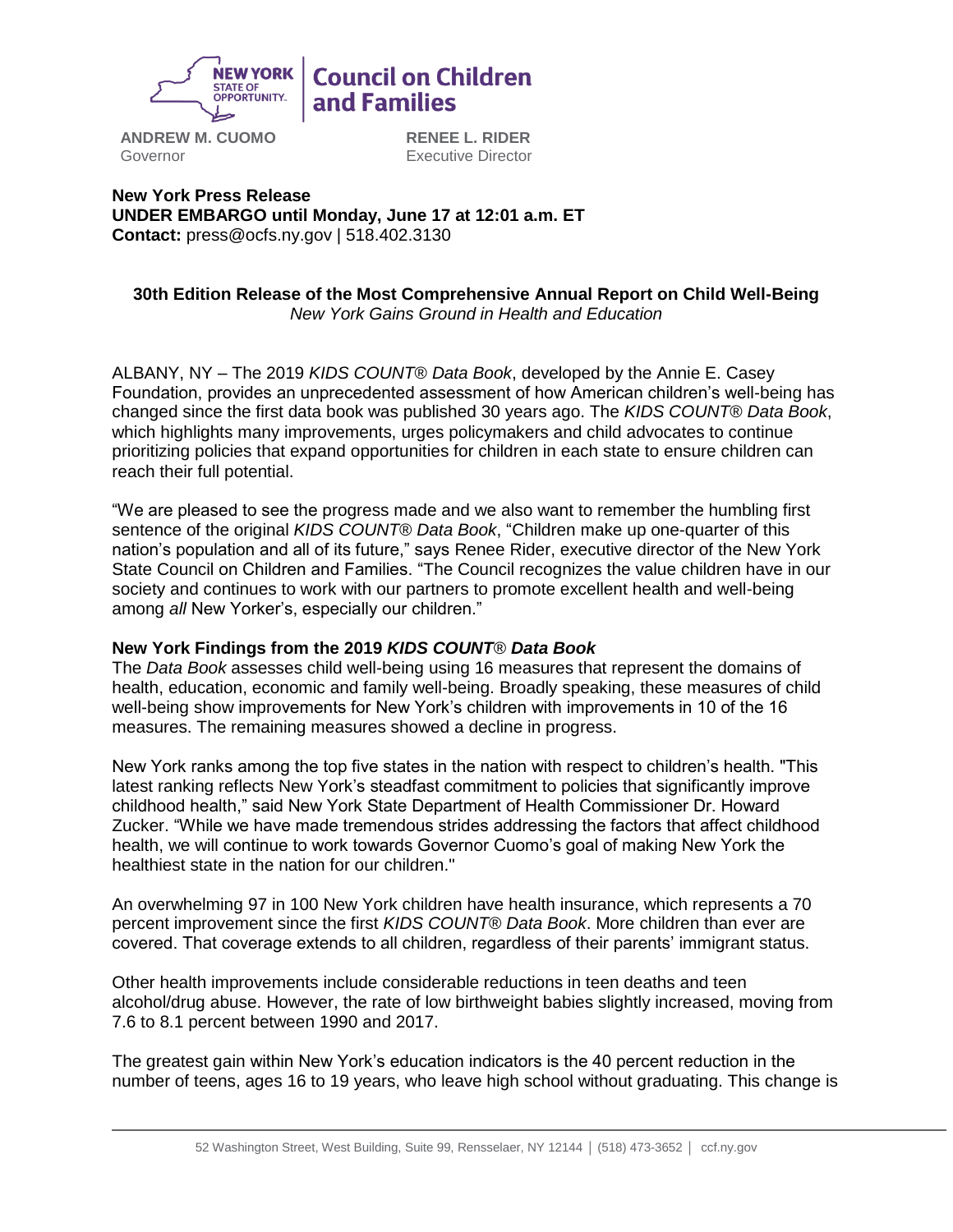consistent with education policymakers' practice of using graduation rate data to target where improvements are needed.

Education improvements are also apparent in other education measures. The least progress was observed in the percentage of fourth grade students below proficient reading levels, which declined 12 percent. This area remains a priority given its relationship to overall school success and graduation rates. The inclusion of a chronic absence rate in the New York State Education Department's Report Cards and the New York State Council on Children and Families' Every Student Present awareness campaign work together to increase students' opportunities for school success.

Top Board of Regents and New York State Education Department policymakers have made educational equity a leading priority and the state's accountability system is one strategy being used to advance equity. Betty A. Rosa said, "The Regents and I continue to foster equity and fairness throughout the entire educational system through our implementation of the state's ESSA plan, My Brother's Keeper and other efforts noted in the *KIDS COUNT*® *Data Book*. New York State is committed to ensuring that all students succeed and thrive in school no matter who they are, where they live, where they go to school, or where they come from."

"Fostering equity throughout the educational system is a top priority for the Board of Regents and Education Department, which we are cultivating through mental health instruction, social emotional learning and creating safe learning environments, so our schools are welcoming places for all," New York State Education Commissioner MaryEllen Elia said. "When we provide students with high-quality learning opportunities, we give them a real chance at success in life. It's critical that we continue to maintain and build upon the gains noted by the *KIDS COUNT*® *Data Book*. I'm confident that our focus on equity will keep New York moving in the right direction."

With respect to economic well-being, the child poverty rate remains relatively constant, showing some fluctuation between 1990 and 2017 (19 percent in 1990; 20 percent in 2017). A promising change is the 21 percent decline of children living in households where no parent has full-time employment because extended data trends have shown that improvements in employment rates tend to be followed by improvements in child poverty. New York's increased support of the Earned Income Tax Credit (EITC) plays a critical role in lifting families above the poverty level.

The economic well-being measure with the most substantial improvement is the percentage of teens, ages 16 to 19 years, who are not attending school and not working. This decreased 30 percent between 1990 and 2017.

The family well-being domain includes a mix of measures that reflect health, education and economics. New York is a strong leader in the reduction of teen births with a 73 percent decline during the period examined. The portion of families headed by someone lacking a high school diploma declined 39 percent while the portion of children in single-parent households increased, as did the portion of children in high-poverty areas.

This year's *KIDS COUNT*® *Data Book* explores demographic changes in the child population along with the traditional measures of well-being. New York's child population shows increasing diversity among children with a growing portion of children who are Asian. New York experienced a 3 percent decline in its total child population between 1990 and 2017. An accurate count of children is a priority for the upcoming 2020 Census and New York plans to invest \$20 million dollars to ensure an accurate count of all New Yorkers.